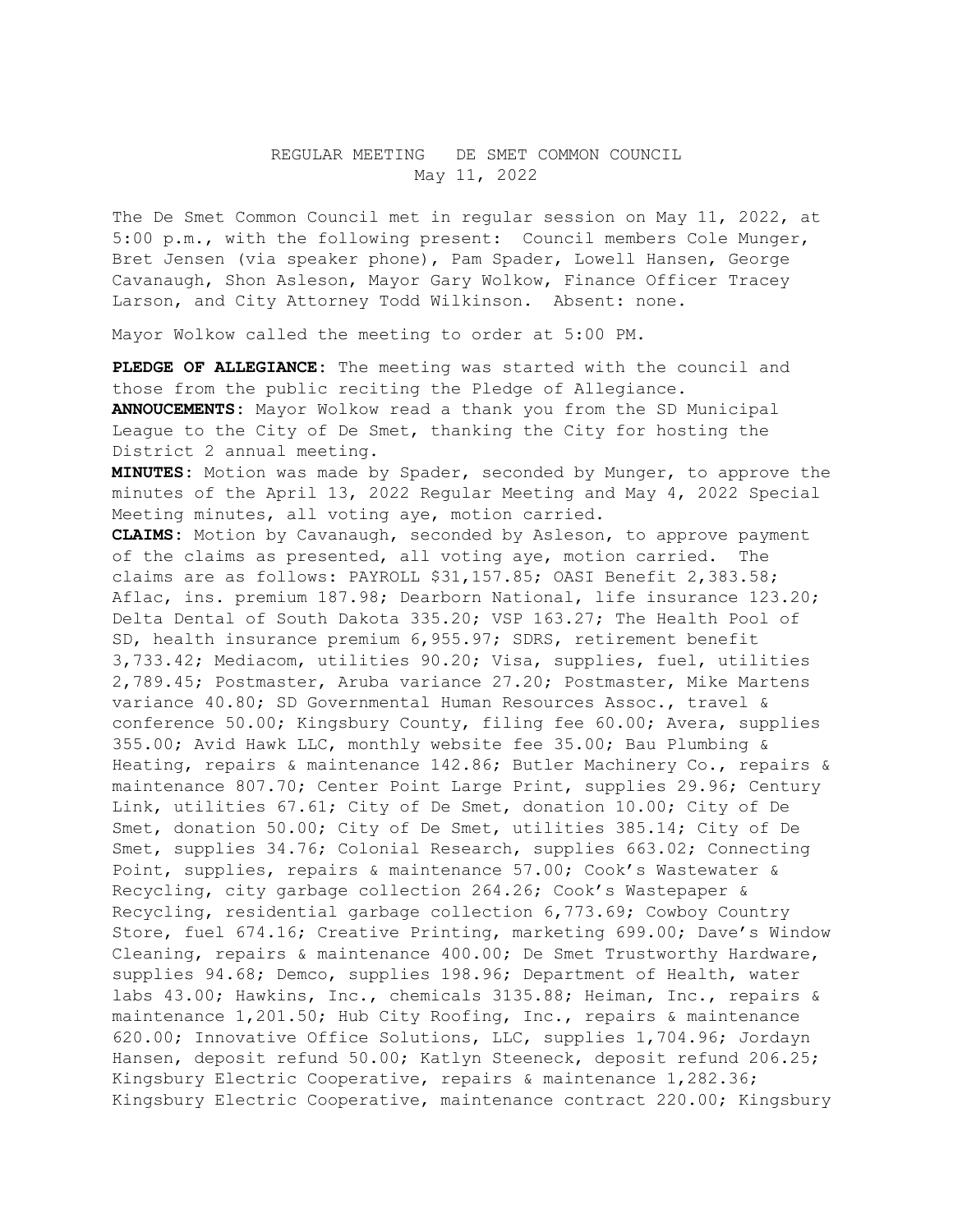County Auditor, law enforcement contract 6,283.33; Kingsbury Electric Cooperative, utilities 266.42; Kingsbury Journal, publishing 594.66; Kingsbury Journal, publishing 42.00; Kristy Hubbard, mileage 51.48; Maynard's, supplies 11.46; Micro Marketing LLC, supplies 526.23; Mike and Chalsea Kerkvliet, deposit refund 50.00; Napa, supplies 10.36; Northwest Pipe Fittings, Inc., repairs & maintenance 1,262.54; Northwestern, utilities 1,366.45; O'Keefe Implement, Inc., supplies, repairs & maintenance 266.27; Office Peeps, Inc., supplies 61.04; Office Peeps, Inc., supplies 246.10; Ottertail, utilities 5,937.42; De Smet Pool Petty Cash, supplies 150.00; Postmaster, supplies 200.00; Rich's Gas & Service, fuel, supplies, repairs & maintenance 479.09; SD Dept. of Revenue, sales tax 145.57; SD Dept, of Revenue, sanitation sales tax 461.43; SD State Historical Society, repairs & maintenance 80.00; Share Corp., chemicals 2,971.50; South Dakota 811, locates 8.40; Spirit Lake Church, deposit refund 50.00; Stacie Horst Girl Scouts Dakota Horizon, deposit refund 555.00; The Oxbow Restaurant, supplies 118.75; Tracey Larson, reimburse for supplies 567.53; Valley Fibercom, utilities 442.28; Wilder Pass, LLC loan payment 739.91; Helms & Associates, AWOS III project 1,649.76; IMEG, water facility plan 2,842.50; IMEG, Brewster Street sewer project 6,762.50; IMEG, sewer facility plan 3,472.50, IMEG, Main Street preliminary work 5,100.00.

**ZONING:** Motion was made by Cavanaugh, seconded by Munger, that the Council to be convened as the Board of Adjustment, all voting aye, motion carried. The Board of Adjustment was called to order by Mayor Wolkow.

This being the date and time public noticed for the hearing on Variance Application #99 submitted by Aruba, LLC was reviewed by the board. Aruba, LLC has requested a variance to allow them to build an addition to the current structure that would be built less than 50 feet from the front (North) property line on the following legally described property: E2 Lot 6 & all of Lots 7 – 10, Block 2, Gov't Lot 1 34-111-56 Sub Div County Auditors Plat of Outlots, De Smet, Kingsbury County, South Dakota and addressed as  $4<sup>th</sup>$  Street SE, De Smet, South Dakota.

Notice of the hearing was properly given by certified mail and by publication of the publication of the Notice of Hearing in conformity with Section 3.04.05 of the City Zoning Ordinance. Nobody from the public appeared in opposition of the proposed variance application.

Upon conclusion of the hearing and the Board having considered the application and evidence presented, enters its findings as follows:

**1.** That property legally described as: E2 Lot 6 & all of Lots 7 – 10, Block 2, Gov't Lot 1 34-111-56 Sub Div County Auditors Plat of Outlots, De Smet, Kingsbury County, South Dakota, is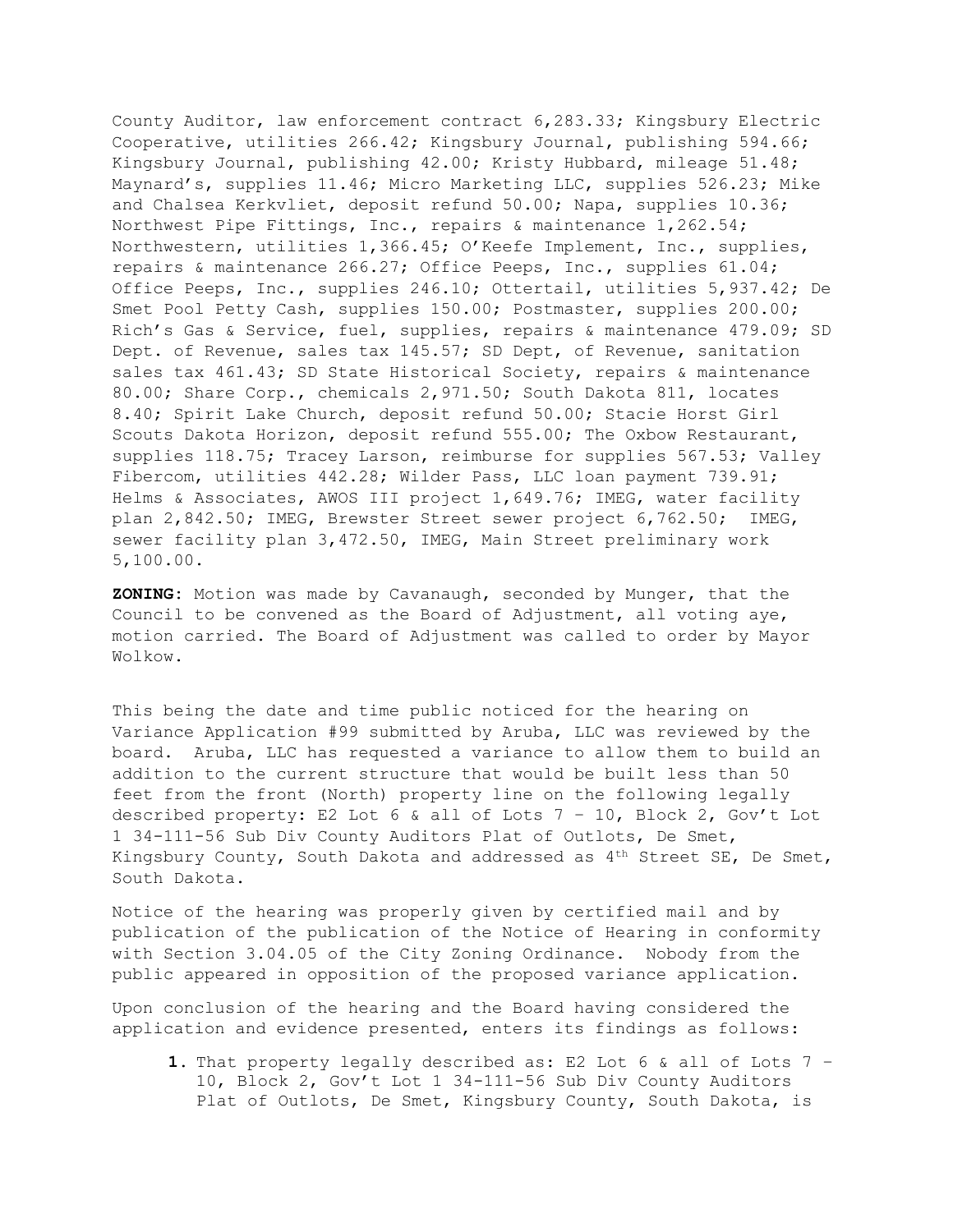located within the city limits of the City of De Smet and the Board of Adjustment has jurisdiction over the application.

- **2.** That the property is currently zoned "I-2 Industrial".
- **3.** That adjacent properties are zoned "I-2 Industrial" and "A Agricultural".
- **4.** That the Area Regulations of the "I-2" Industrial zoning require a front yard set-back of 50 feet from the property line.
- **5.** That the proposed structure addition would be constructed 43 feet from the front (North) property line.
- **6.** That the applicant has filed the required application for the variance permit and the notice of hearing was properly given.
- **7.** That none of the adjoining property owners presented any objections to the variance.
- **8.** That conditions exist on the property that are not the result of the applicants' actions and or control.
- **9.** That the proposed addition would be constructed in line with other existing structures.
- **10.** That granting of the proposed variance would not increase any safety exposure to the adjacent property owners.
- **11.** That the Board of Adjustment take into consideration each application on its own accord.
- **12.** That ordinances have been approved and adopted to protect the De Smet residents and properties within the city limits.
- **13.** That the reasons set forth in the application justify approving a variance.

Based upon these findings, a motion was made by Munger, seconded by Cavanaugh, to recommend approval of the variance application #99 as submitted to Aruba, LLC for an addition to the current structure, all voting aye, motion carried.

This being the date and time public noticed for the hearing on Variance Application #98 submitted by Mike Martens met with the board to discuss the variance application for a vinyl privacy fence. Martens has requested a variance to allow him to build a six foot high vinyl privacy fence past the residential structure into the front yard on the following legally described property: Lots 7 & 8, Block 2, Drake Addition, De Smet, Kingsbury County, South Dakota and addressed as 401 Hwy 25 N., De Smet, South Dakota. Marten's property is located on a corner lot and has two frontages (South & East).

Notice of the hearing was properly given by certified mail and by publication of the publication of the Notice of Hearing in conformity with Section 3.04.05 of the City Zoning Ordinance. Nobody from the public appeared in opposition of the proposed variance application.

Upon conclusion of the hearing and the Board having considered the application and evidence presented, enters its findings as follows: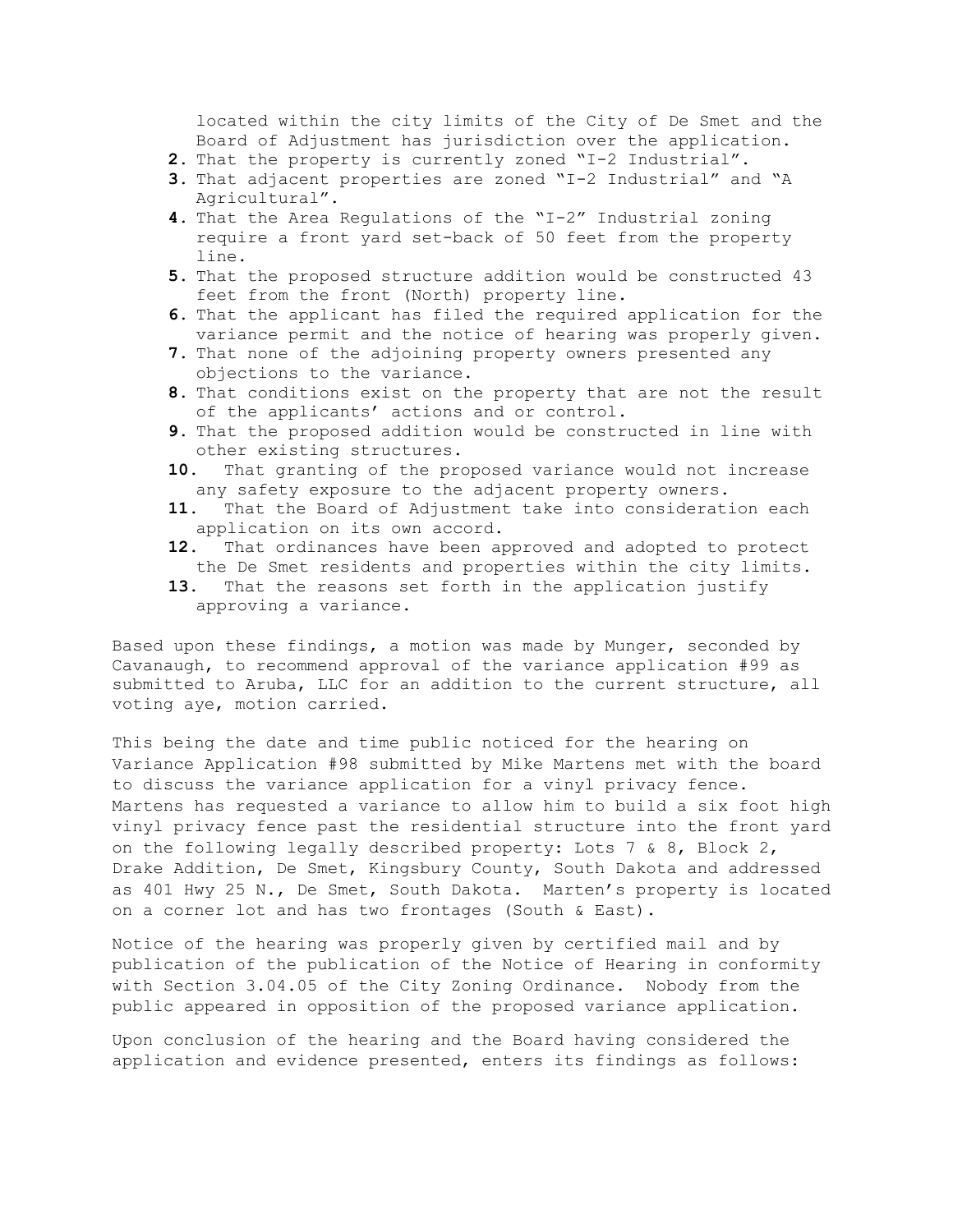- **1.** That property legally described as: Lots 7 & 8, Block 2, Drake Addition, De Smet, Kingsbury County, South Dakota, is located within the city limits of the City of De Smet and the Board of Adjustment has jurisdiction over the application.
- **2.** That the property is currently zoned "R-3 Combined Residential".
- **3.** That adjacent properties are zoned "R-3 Combined Residential" and "R-2 General Residential".
- **4.** That the Area Regulations of the "R-3 Combined Residential" zoning require a front yard set-back of 30 feet from the property line.
- **5.** That the property is on a corner lot and would have two front yard set-backs, two side yard set-backs, but no rear yard setback.
- **6.** That the Construction Limitations for fences require a solid material fence or hedge extending past the building setback into a front yard not to exceed 24" in height about the ground level.
- **7.** That the proposed privacy fence addition would be constructed 15'10" from the Front (South) property line.
- **8.** That the proposed privacy fence would not extend past the structure of the other Front (East) yard.
- **9.** That the proposed privacy fence would be six (6) feet in height.
- **10.** That the applicant has filed the required application for the variance permit and the notice of hearing was properly given.
- **11.** That none of the adjoining property owners presented any objections to the variance.
- **12.** That granting of the proposed variance would not increase any safety exposure to the adjacent property owners.
- **13.** That the Board of Adjustment take into consideration each application on its own accord.
- **14.** That ordinances have been approved and adopted to protect the De Smet residents and properties within the city limits.
- **15.** That the reasons set forth in the application justify approving a variance.

Based upon these findings, a motion was made by Munger, seconded by Asleson, to recommend approval of the variance application #98 as submitted to Mike Martens for a six (6) foot vinyl privacy fence, all voting aye, motion carried.

Motion was made by Aselson, seconded by Cavanaugh, to reconvene as the city council, all voting aye, motion carried.

**VARIANCES:** Motion was made by Munger, seconded by Aselson, to approve Variance application #99 submitted by Aruba, LLC for an addition to the existing structure, all voting aye, motion carried. Motion was made by Munger, seconded by Asleson, to approve Variance application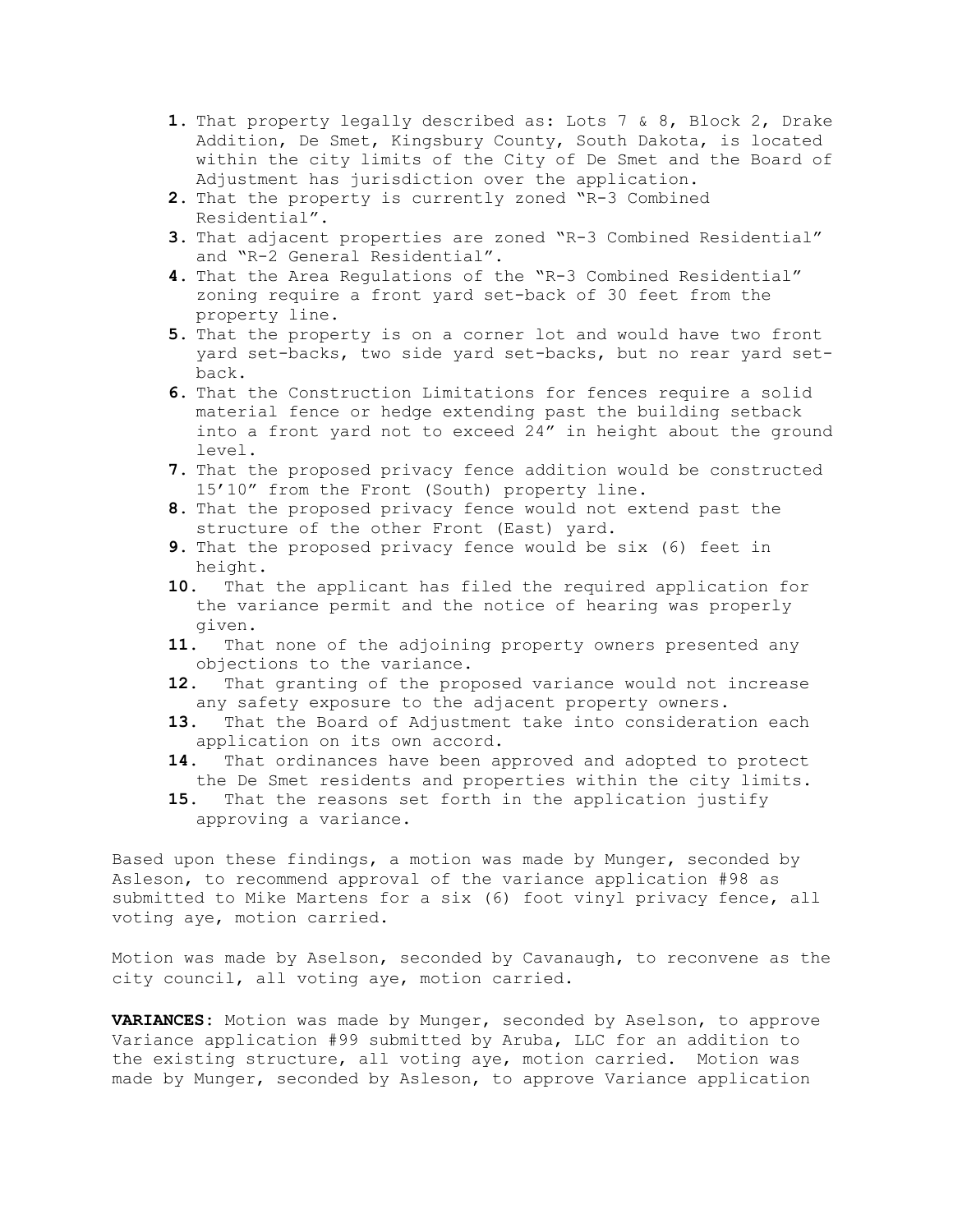#98 submitted by Mike Martens for a six (6) foot vinyl privacy fence, all voting aye, motion carried.

**BUILDING PERMITS:** Motion was made by Munger, seconded by Jensen, to approve the building permit applications submitted by Aruba, LLC – building addition, Mike Martens – privacy fence, Doug Stoddard – fence, HME – residential structure (renew), all voting aye, motion carried.

**RICHARD STODDARD RECOGNITION:** Motion was made by Cavanaugh, seconded by Munger, to approve Resolution 2022-5 thanking Richard Stoddard for his seven years of service to the City of De Smet, all voting aye, motion carried. Stoddard was present a clock in appreciation of his service.

## Resolution 2022-5

On behalf of the De Smet City Council, the De Smet citizens, and fellow employees, thank you to Richard Stoddard for his seven years of dedicated service to the City of De Smet. Richard's commitment and job well done are appreciated by all, and wish him well in his retirement.

Mayor Gary Wolkow

Finance Officer Tracey Larson

Dated: May 11, 2022

**PUBLIC COMMENTS:** Mark Siefkes met with the council to comment on the current water rates and a law enforcement vehicle blocking the end of his driveway when stopping a vehicle he had asked about at a previous meeting.

**COUNCIL REORGANIZATION:** Motion was made by Cavanaugh, seconded by Hansen, to adjourn as the old council, all voting aye, motion carried. Motion was made by Cavanaugh, seconded by Asleson, to reconvene as the new council, all voting aye, motion carried. The Oath of Office was administered by Attorney Wilkinson to Lowell Hansen – Alderman Ward I, Pam Spader – Alderman Ward II, and George Cavanaugh – Alderman Ward III.

The May meeting being the reorganization meeting for the Council, motion was made by Munger, to nominate Lowell Hansen for the position of Council President, motion was seconded by Asleson. Mayor Wolkow called for any other nominations for the position of Council President. Being there were no further nominations for the position of Council President, the vote was cast, all voting aye, motion carried.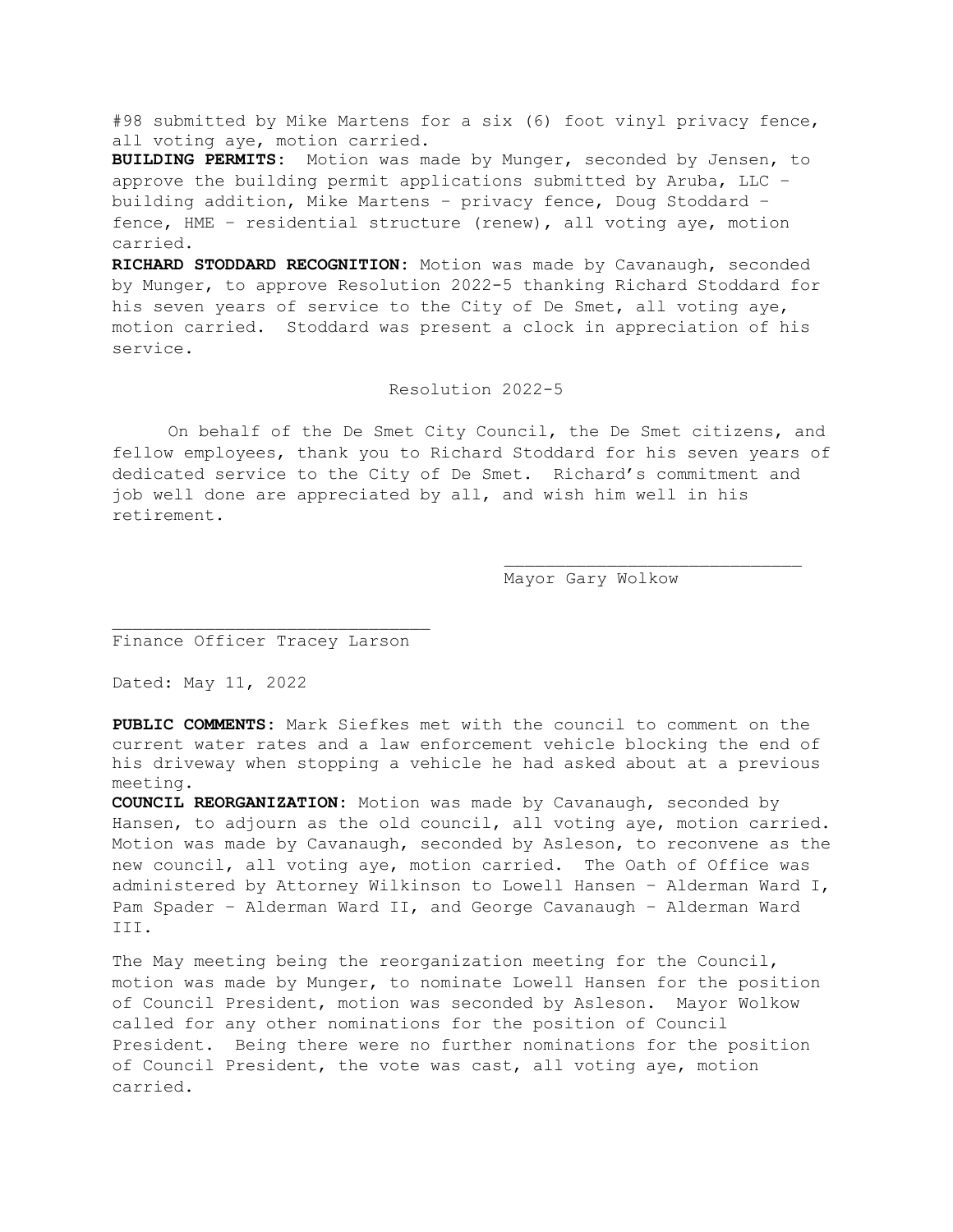Motion was made by Spader to nominate George Cavanaugh for the position of Council Vice-President, seconded by Asleson. Mayor Wolkow called for any other nominations for the position of Council Vice-President. Being there were no further nominations for the position of Council Vice-President, motion was made by Hansen, seconded by Asleson, to approve the election of George Cavanaugh for the position of Council Vice-President, all voting aye, motion carried.

**APPOINTED OFFICIALS & OFFICIAL DEPOSITORIES/NEWSPAPER:** Nominations were made by Mayor Wolkow to appoint Tracey Larson as Finance Officer, and Todd Wilkinson as City Attorney, Motion by Cavanaugh, seconded by Asleson, that the appointive offices for the year 2022-2023 shall be filled as follows: Tracey Larson reappointed as Finance Officer, and Todd Wilkinson reappointed as City Attorney, all voted aye, motion carried. Motion was made by Spader, seconded by Munger, to designate the American Bank & Trust and Dakotaland Federal Credit Union as the official depositories, and The De Smet News as the official newspaper, all voting aye, motion carried.

**COMMITTEES/APPOINTMENTS/VOLUNTEERS:** The Mayor presented the Alderman Committee appointments as follows: Streets & Alleys: Bret Jensen, George Cavanaugh, Cole Munger; Water & Sewer: Shon Asleson, Lowell Hansen; Parks/City Buildings/Museum/Library: George Cavanaugh, Cole Munger, Pam Spader; Law Enforcement Board: Gary Wolkow, Lowell Hansen; Fire Department: Lowell Hansen, Gary Wolkow, Shon Asleson; Hospital: George Cavanaugh, Pam Spader; Budget & Finance: Bret Jensen, George Cavanaugh, Pam Spader; Garbage & Restricted Use Site: Bret Jensen, Lowell Hansen, Cole Munger; Airport: Lowell Hansen, Cole Munger, Shon Asleson; Zoning Officers: Cole Munger, Gary Wolkow, Bret Jensen, Shon Asleson; Zoning Board: Bret Jensen, Shon Asleson, George Cavanaugh, Cole Munger, Lowell Hansen, Gary Wolkow, Pam Spader; Safety Committee: George Cavanaugh, Bret Jensen, Pam Spader; Tree Board: Lowell Hansen, Jason Springer. Motion was made by Cavanaugh, seconded by Spader, to approve the council committees as presented, all voting aye, motion carried. Motion was made by Cavanaugh, seconded by Hansen, to approve appointment of Lynne Lee and Gale Anderson to the Library Board; Cheryl Noem, Secretary/Treasurer to the Museum Board; Myrna Knadle to the De Smet Housing & Redevelopment Board; Delmer Wolkow, Diane Hiles, and Dr. James Nielsen to the Hospital Board; Cory Beck, Secretary to the Fire Department Board, all voting aye, motion carried. Motion was made by Cavanaugh, seconded by Spader, to approve the following individuals as Museum volunteers: Gale Anderson, Nancy Anderson, Donna Askew, Billie Baird, Dee Baker, Elaine Behm, Jeanie Colwell, Amy Gruntmier, Connie Geyer, Cathy Gross, Barb Hansen, Jeff Hed, Roxene Helms, Helen Janish, Sharry Knock, Dee Dee Kruger, Cheryl Noem, Suzanne Roeder, Mavis Stoel, LeAnn Stofferson, Marlene Somson, Evelyn Twite, Will Ward, Sheila Smith, and Candy Weller; and the following individuals as Event Center volunteers: Dee Baker, Janice Doll, Merle Klinkel, Mike Frey, Lynn Beck, Judy Wolkow, and Melissa Churchill, the following individuals as Fire Department volunteers: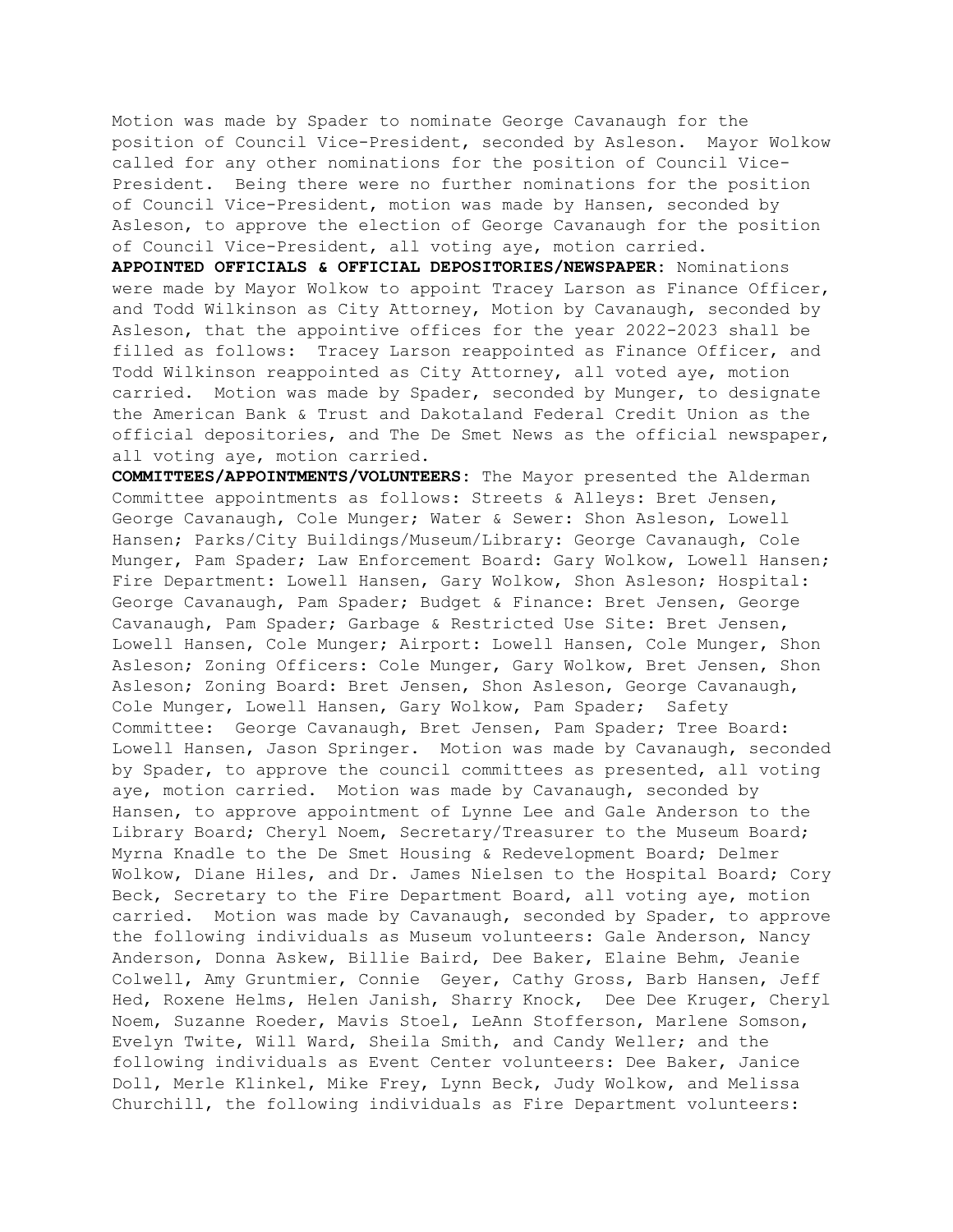Jake Anderson, Andy Alderman, Kyle Anderson, Mykel Anderson, Shon Asleson, Cory Beck, Mark Birkel, Rob Cleveland, Dane Coughlin, Matt Currier, Curt Eichacker, Ryan Griffith, Nick Henrich, Lane Hildbrandt, Mark Hojer, Randal Holland, James Millman, Cole Munger, Tate Munger, Jim Pommer, Gordon Skyberg, Jason Springer, Jake Vincent, Kristopher Warne, Mikel Warne, Michael Warner, Shawn Wolkow, Darin Warne, Derek Sprang, and Dustin Mc Cune, all voting aye, motion carried. The Council thanked all of the various organization volunteers.

**RENEWAL OF MALT BEVERAGE LICENSES:** This being the date and time advertised motion was made by Cavanaugh, seconded by Munger, to reissue on-off sale malt beverage with SD Farm Wine licenses as follows: Klinkel's III, Wheaties Sports Bar, General Store, Oxbow, Cowboy Country, The Main Stop, Kingsbury Club House, Maynard's, Dollar General, and Field's Fish & Game, all voting aye, motion carried. **SPECIAL LIQUOR LICENSES:** Lu Ann Klinkel, owner of the Kinkel's III has requested a two special liquor licenses for an events to be held on May 28, 2022 from 5:00 PM – 1:00 PM and June 4, 2022 from 4:30 PM – 12:00 AM, and both events will be held at the De Smet Event Center. Motion was made by Cavanaugh, seconded by Hansen, to approve the two special liquor licenses for Klinkel's III for an events to be held at the Event Center on May 28, 2022 from 5:00 PM - 1:00 PM and June  $4$ , 2022 from 4:30 PM – 12:00 AM,, all voting aye, motion carried. **BLOCKING STREETS:** Motion was made by Hansen, seconded by Aselson, to approve blocking Calumet Ave. between 2nd Street and the American Bank & Trust Drive-through, and 2nd Street between Calumet Ave. and Joliet for the Old Settler Day activities on June 11, 2021, all voting aye, motion carried.

**PROJECT UPDATES:** Shane Waterman, Engineer for IMEG, met with the council to discuss the status of the current Brewster Street Wastewater Project. Materials have been ordered and some of the materials have been delivered. The project is expected to start at the end of June, 2022. During previous meetings, planning of mapping of the utility services had been discussed with Engineer Waterman. An agreement with the maximum amount fee \$10,000.00 was presented to the council. The fee would be billed at an hourly rate. Some areas have already been documented from doing other projects. The mapping would be put into a GIS program and accessible to staff when out for locates, work orders, or project. A meeting with SD DANR will be held on June 24, 2022. Questions regarding the water and wastewater project applications will be asked and grant/loan funding for water and wastewater projects will be announced. Engineer Waterman introduced another engineer, Peter Adair, who will be working with him on the De Smet Main Street project. Meetings with the business owners and the public will be held starting in June. Challenges identified are awnings, and handicap accessibility. The Council also discussed implementing a policy for boring under the street when connecting to the water or wastewater mains.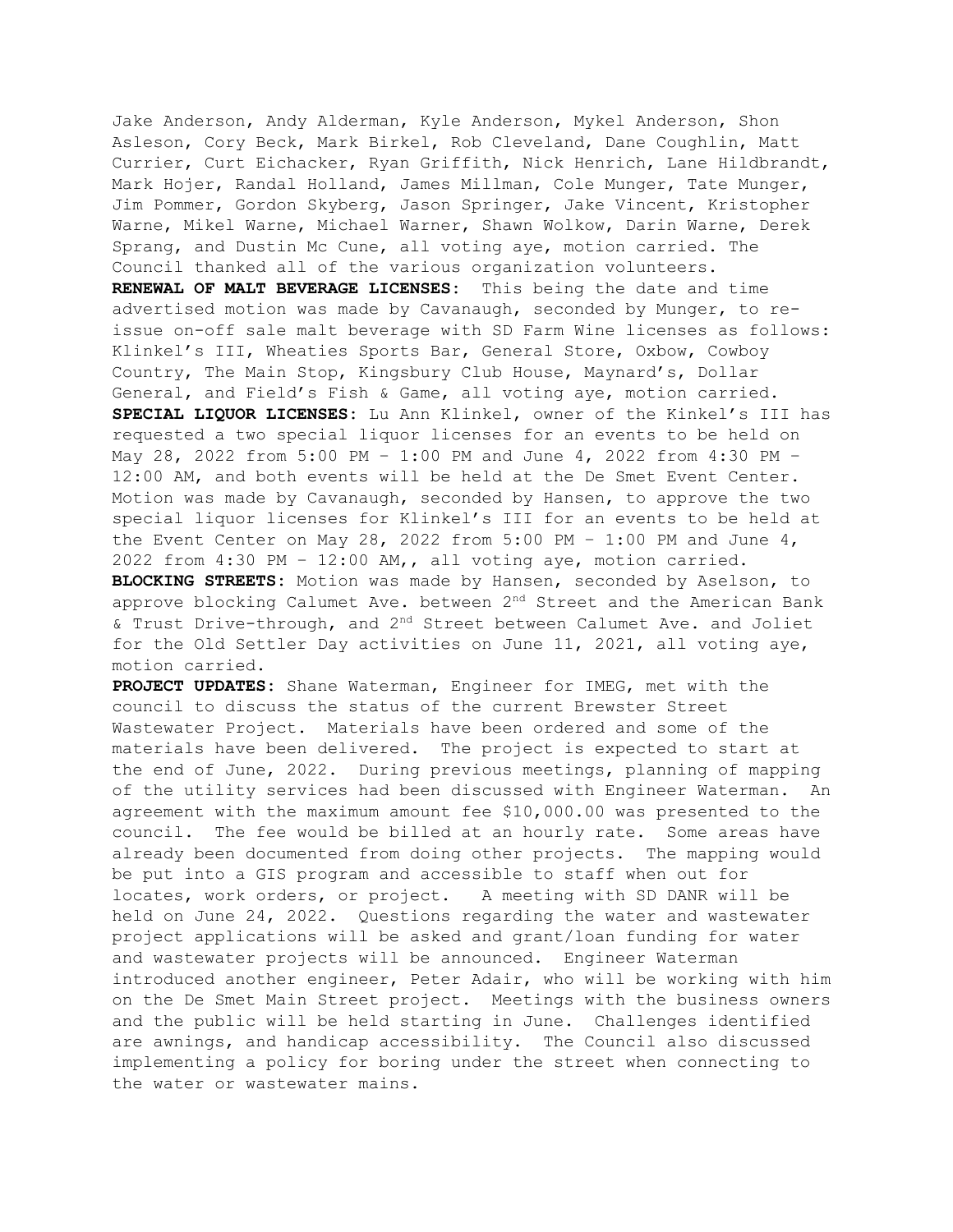Council member Bret Jensen left the meeting at this time.

**UTILITY MAPPING AGREEMENT:** Motion was made by Cavanaugh, seconded by Asleson, to approve contracting with IMEG to have the water and wastewater utilities mapped and put into a GIS program up to a maximum amount of \$10,000.00 all voting aye, motion carried. **:** 

**MOSQUITO GRANT:** Motion was made by Cavanaugh, seconded by Munger, to approve applying for the South Dakota Department of Health grant for mosquito control, all voting aye, motion carried.

**EXECUTIVE SESSION:** Motion was made by Asleson, seconded by Cavanaugh, to approve going into executive session at 6:37 pm to discuss litigation, personnel, and contracts, all voting aye, motion carried. Mayor Wolkow declared the council out of executive session at 7:16 pm. **SEASONAL HELP:** Motion was made by Hansen, seconded by Cavanaugh, to approve hiring Doug Geyer to do the season start-up cleaning in the amount of \$20.00/hour, and Laura Larson to assist as an office helper in the amount of \$12.00/hour, all voting aye, motion carried. **EVENT CENTER CONTRACT:** Motion was made by Cavanaugh, seconded by Asleson, to approve renewing the Event Center contract with the De Smet School District for two years in the amount of \$12,750.00 per year, all voting aye, motion carried.

**WATER SERVICE:** Motion was made by Hansen, seconded by Spader, to approve the Mayor signing the Kingbrook Rural Water notice of intent to provide water service to Thomas, Tyler and Loryn Gehm, all voting aye, motion carried.

**JUNE COUNCIL MEETING DATE:** Motion was made by Asleson, seconded by Munger, to move the June regular council meeting to June 7, 2022 due to scheduling, all voting aye, motion carried.

**FIRST READING TO AMEND ORDINANCE No. VI-1 Street Traffic, Section VI-1-18** Discussion was held regarding trailers and campers left parked on the streets longer than allowed by ordinance. Motion was made by Cavanaugh, seconded by Munger, to approve the first reading to amend Ordinance No. VI-1 Street Traffic, Section VI-1-18, amending the fine for trailers, campers, and boats left parked on the streets, all voting aye, motion carried.

**EVENT CENTER/RECREATION:** Kristy Hubbard, Event Center Director, informed the council that one lifeguard will not be working as planned this summer due to a scheduling conflict. Hubbard will inquire as to if this lifeguard would work on weekends or as a backup when available. The pool will be painted this season and pool staff will be starting the painting by the end of next week. Baseball and softball have started for the summer season. Hubbard also reported that the Event Center is staying busy but she is having difficulty finding volunteers to help.

**SWIMMING POOL RATES:** Swimming pool admission rates were compared with other communities in the area. Motion was made by Cavanaugh, seconded by Asleson, to approve the pool rates effective with the 2022 season as follows: Child Admission \$2.00 per session, Adult Admission \$5.00 per session, Season Single Pass \$50.00; Season Family Pass \$100.00; Swimming Lessons \$25.00, all voting aye, motion carried.